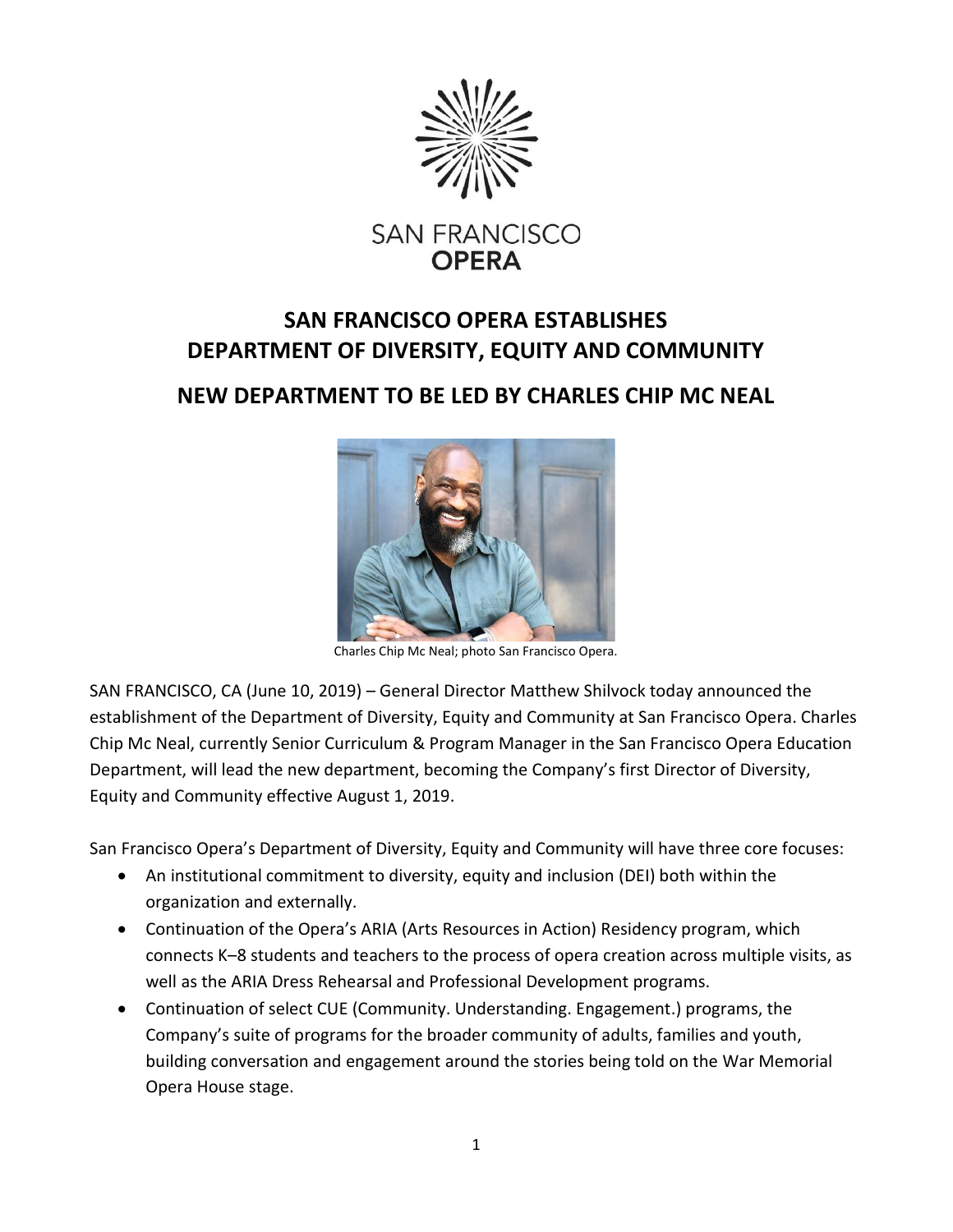Beginning this fall, Charles Chip Mc Neal and his team of two full-time staff members will work to develop the new department, while also continuing CUE programming and ARIA Residency programs. In the area of DEI, Mr. Mc Neal will begin by establishing strategies to build organizational capacity, structures and policies to help ensure San Francisco Opera is a welcoming, inclusive place to work and to experience opera.

San Francisco Opera General Director Matthew Shilvock stated: "Great opera is about telling universal stories that bind us in shared humanity. San Francisco Opera is committed to building trust in our community that we are a place where all people can come together and feel welcome and included. We're committed to championing an equity in the stories we are telling, the people who are telling them, and the audiences with whom we are sharing them. With the creation of a Department of Diversity, Equity and Community we are taking a critical step to deepen our relationship with our community, furthering the already vital work of our ARIA and CUE programs. We are so proud to be on this journey with Chip Mc Neal. He brings tremendous thoughtfulness to his work as an educator, a leader, and a listener, and he deeply respects the power of opera to connect communities."

Charles Chip Mc Neal is an educator, researcher, civic leader and activist with over two decades of transdisciplinary practice across artforms and genres focusing on arts integration, educational equity, community engagement and cultural competency. He joined San Francisco Opera in 2014, developing leading-edge curricula for the Company's in-school programs. Previously, Mr. Mc Neal was the Director of Education for San Francisco Ballet, where he established the San Francisco Ballet Center for Dance Education.

"By establishing a Department of Diversity, Equity and Community, San Francisco Opera is making a bold move in a time of critical change in our country's history, and certainly in the State of California," said Charles Chip Mc Neal. "We know that in order to remain relevant, it is imperative that arts organizations large and small make intentional efforts to better engage diverse communities meaningfully as we develop strategies to address racial and cultural inequity in the arts. The arts and culture sectors have always been at the forefront of social change and evolving sociocultural identity. We must leverage that power in responsible and responsive ways. We are part of a local, statewide and global movement to address cultural equity and inclusion. We will lead with diversity, embrace equity and strive for inclusivity in all our work, onstage and in community."

"Prioritizing equity through authentic engagement and representation is essential to building community resiliency through the arts. San Francisco Opera's new Department of Diversity, Equity and Community illustrates the responsibility of large, legacy organizations in responding to historic and systemic barriers to arts participation," stated Anne Bown-Crawford, Executive Director, California Arts Council. "This responsibility is shared by government institutions as well, including here at the California Arts Council. I am thrilled to see our longtime arts education colleague and community advocate Chip Mc Neal at the helm of this effort. Chip's experience, passion and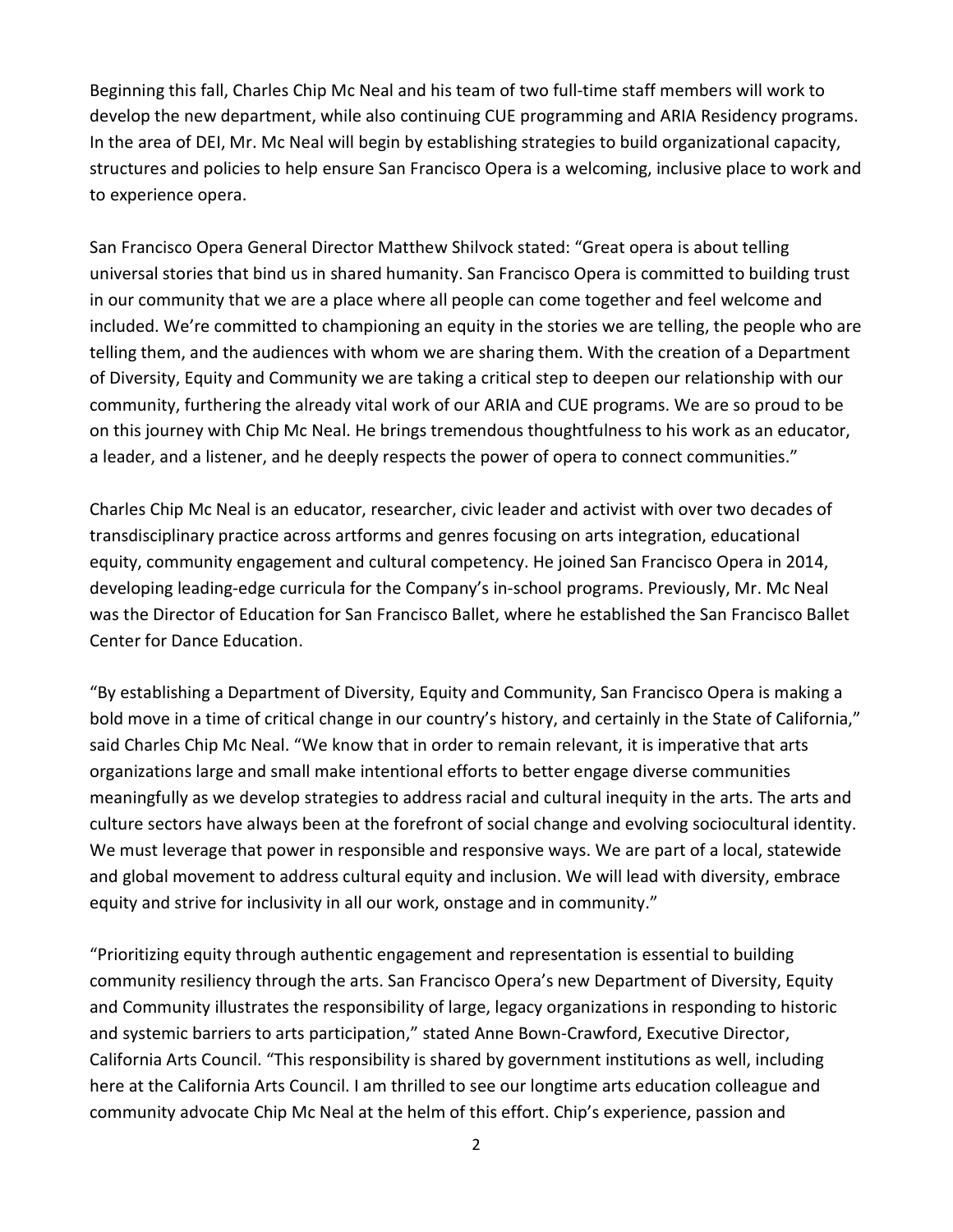persistence make him the perfect person for this position. His leadership will no doubt lead to culturally responsive initiatives that will build bridges and effect positive change."

"The San Francisco Arts Commission applauds San Francisco Opera for taking the initiative to establish a new Department of Diversity, Equity and Community," said Tom DeCaigny, Director of Cultural Affairs, San Francisco Arts Commission. "Historically the arts have been a powerful vehicle for social change and for building bridges between communities. Institutionalizing racial equity work is critical to making sure that our arts organizations are inclusive and sustainable. San Francisco Opera could not have picked a more inspired person to lead this effort than Charles Chip Mc Neal."

The establishment of the Department of Diversity, Equity and Community is the result of a reframing of San Francisco Opera's Education Department. This change is part of a larger restructuring of the Company's operations, including expense budget reductions, instituted earlier this year in alignment with the Company's new Strategic Framework. This mission, vision and strategic framework, adopted by the board of San Francisco Opera in June 2018, includes a number of key, community-focused values:

- Fostering a positive, collaborative, diverse, inclusive organization.
- Developing new audiences and creating dynamic audience relationships.
- Creating impactful reciprocal connections with the community through education and engagement.

As a result of budgetary reductions within the Education Department and the Company, San Francisco Opera's Director of Education, Ruth Nott, will be leaving the Company at the end of July 2019. "Ruth Nott has given extraordinarily dedicated service to the Opera and to the broader community for over 11 years, creating vanguard programs that have become a model for arts education across the country," stated Matthew Shilvock. "She has led with heart, integrity and vision, and her legacy here will be lasting. Through her time at San Francisco Opera, Ruth has been a champion of the importance of DEI in her programming and in the department she has built. Chip Mc Neal will carry forward the education work led by Ruth over the course of the last decade, and he will honor that work through an integrated approach that will connect the Company to our community through a lasting, purposeful and meaningful commitment to DEI."

Since 2008, San Francisco Opera has provided education programs in collaboration with programs provided by the San Francisco Opera Guild. Since 1939, the Opera Guild has provided extensive school and student outreach programs across the Bay Area, currently reaching 64,000 students in over 200 schools. "San Francisco Opera is very fortunate in this work to have the partnership of the San Francisco Opera Guild, which has provided award-winning education and engagement programs to the Bay Area for the last 80 years," said Matthew Shilvock. "We will be working with the Opera Guild to ensure we can collectively continue to reach as many students as possible. The ongoing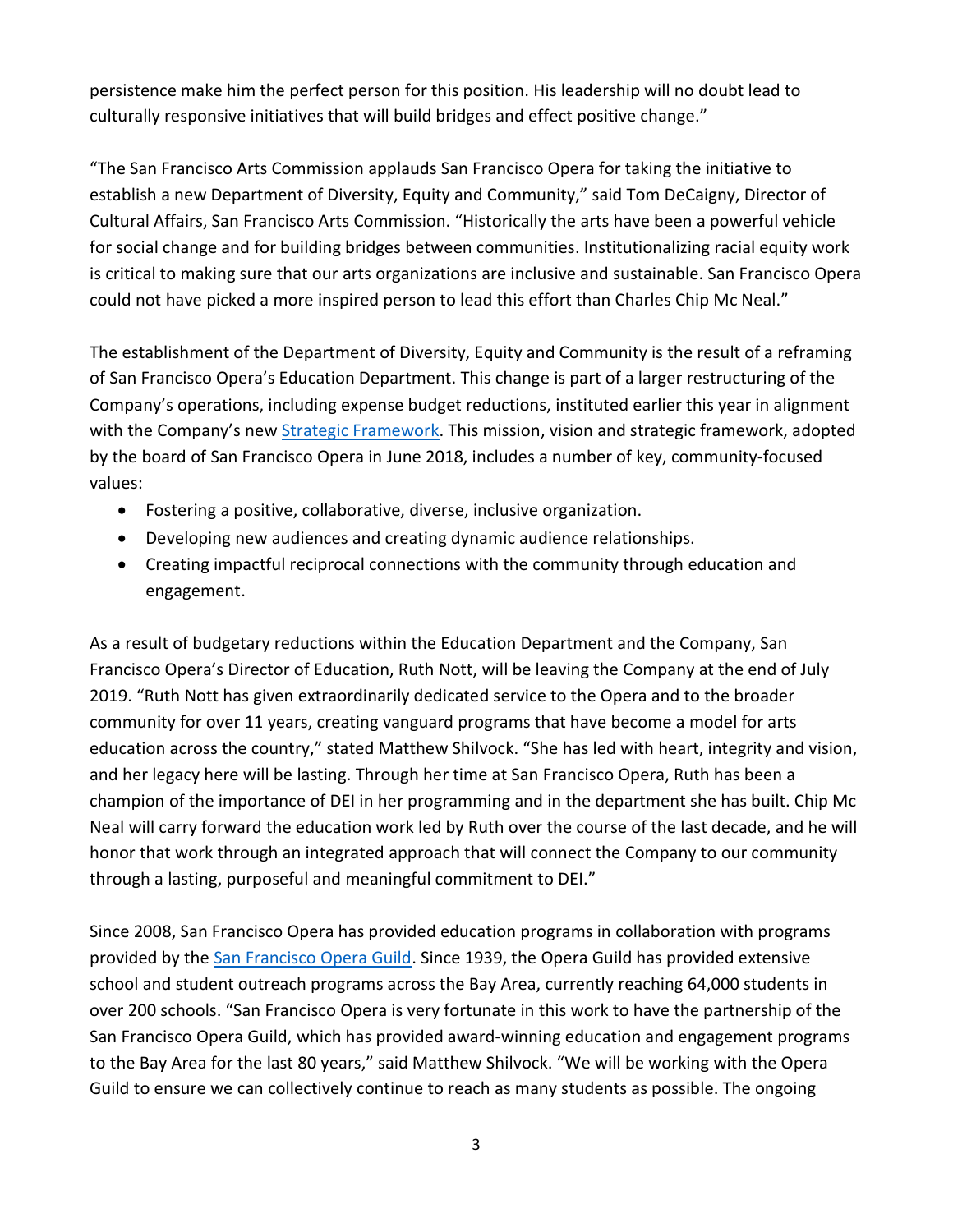partnership of the Opera and the Opera Guild makes for a very exciting potential, giving thrilling opportunities for so many to explore emotion, humanity and creativity through an operatic lens."

# # # #

## About Charles Chip Mc Neal, M.Ed. Director of Diversity, Equity and Community, San Francisco Opera (effective August 1, 2019)

Charles Chip Mc Neal joined San Francisco Opera's Education Department in 2014, where he has developed program curation, developed novel initiatives and advised on culturally responsive pedagogy, creative collaboration and more. He becomes the Company's first Director of Diversity, Equity and Community effective August 1, 2019.

 Mc Neal is an award-winning, international educator, researcher, civic leader and activist engaging in transdisciplinary practice across artforms and genres, with focus on arts integration, educational equity, community engagement and cultural competency. He guides government agencies, non-profits, and schools on change-management, creative collaboration, program creation, equitable arts policies and diversity initiatives. A frequent conference presenter on arts and cultural equity, he has trained in multiple culturally responsive practices including restorative justice techniques, social-emotional learning, and Teaching Tolerance curriculum (from the Southern Poverty Law Center). He is also an accredited Integrated Learning Specialist and certified Oral Historian, and lectures on arts, education, social justice, creativity and multiculturalism for the Edinburgh International Festival, UC Berkeley, Stanford University and Harvard Graduate School of Education.

 A celebrated dance educator, Mr. Mc Neal is the former Director of Education for San Francisco Ballet where he established the San Francisco Ballet Center for Dance Education which engaged over 30,000 people annually through 1,500 culturally diverse events. He consults as a Transformative Leadership Coach and Arts Integration Learning Specialist for Alameda County Office of Education where he advances culturally responsive, inquiry-based, social justice curriculum. He is also a founding member of the San Francisco Unified School District's Arts Education Master Plan Advisory Committee. Mc Neal was appointed to the Leadership Council of Create California, a statewide-advocacy consortium, where he co-chairs the Equity Committee, working with the California Arts Council to create a sustainable, equitable, arts learning eco-system for the state of California. Most recently, he is a member of the Community Working Group on Racial Equity in the Arts sponsored by the San Francisco Human Rights Commission.

 Mc Neal's honors include the Levi Strauss Award for Excellence in Arts Management; recognition by the California State Legislature for outstanding community service; and Yale Distinguished Music Educator. He holds two bachelor's degrees—in psychology and sociology—from Excelsior College, and a master's degree in education from Lesley University. He is currently a Ph.D. scholar in transformative theory and educational equity at California Institute for Integral Studies (CIIS) in San Francisco, where his research focuses on the juncture of arts, cultural competency and educational equity, as he devises solutions to the pressing issues of education reform and racial equity in the arts.

- SFO -